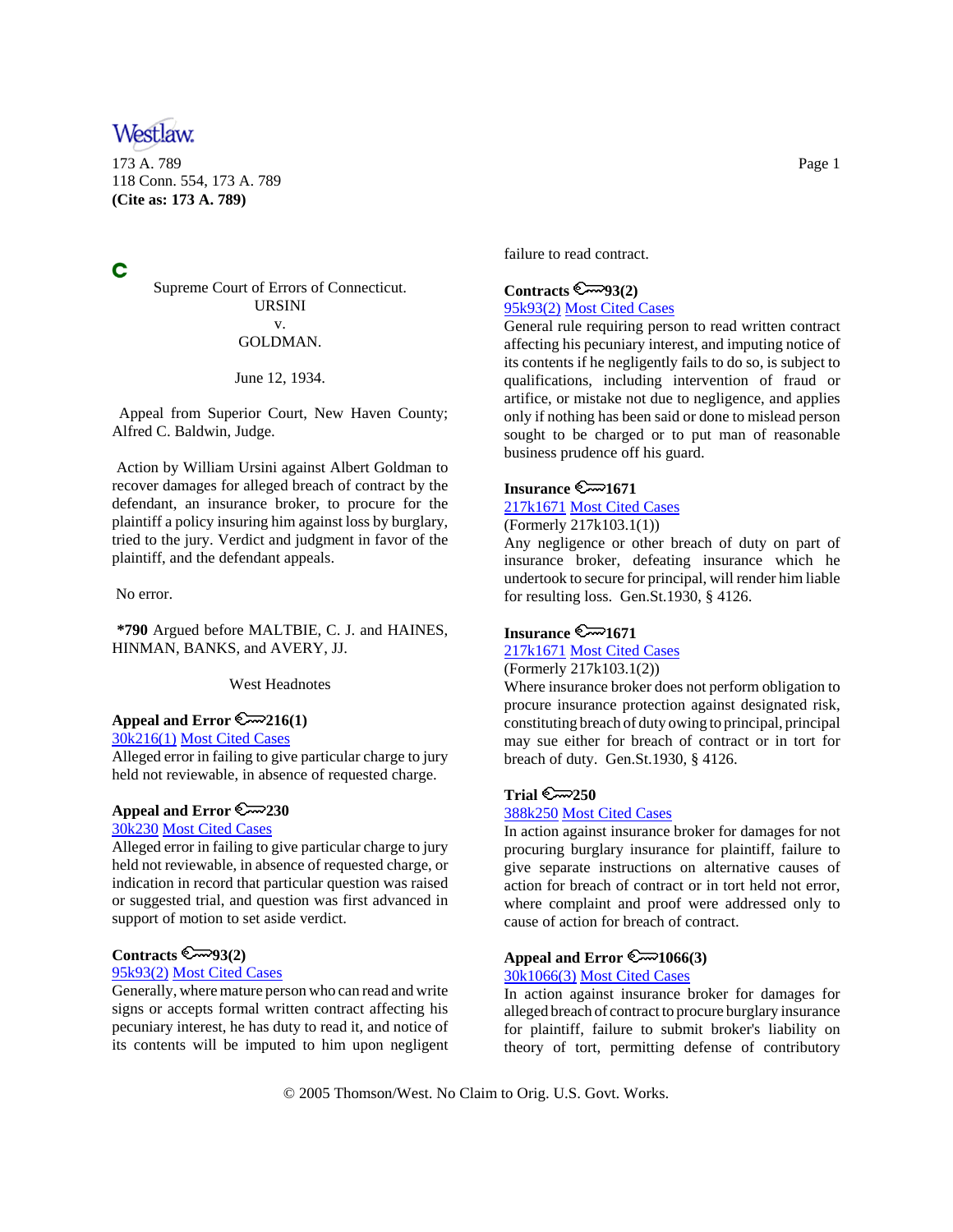173 A. 789 Page 2 118 Conn. 554, 173 A. 789 **(Cite as: 173 A. 789)**

negligence, was not prejudicial, especially in view of charge precluding recovery if plaintiff negligently failed to inform himself of contents of policy.

## **Insurance**  $\mathbb{C} \rightarrow 1673$

217k1673 Most Cited Cases

## (Formerly 217k103.1(2))

In action against insurance broker for damages for breach of contract to procure burglary insurance for plaintiff, failure to instruct jury that plaintiff was chargeable, as matter of law, with actual knowledge of contents of burglary policy accepted by him, but which was invalid because, of prior

burglary, held not error, where determination whether plaintiff was chargeable with want of diligence in not informing himself of contents of policy was properly left to jury.

# **Insurance**  $\mathbb{C} \rightarrow 1671$

### 217k1671 Most Cited Cases

### (Formerly 217k103.1(2))

In action against insurance broker for damages for breach of contract to procure burglary insurance for plaintiff, prima facie damage would be amount recoverable under policy procured in accordance with contract.

### **Insurance**  $\mathbb{C}$  1673

## 217k1673 Most Cited Cases

### (Formerly 217k103.1(2))

In action against insurance broker for damages for breach of contract to procure burglary insurance for plaintiff, broker has burden to prove that plaintiff suffered no actual damage through broker's breach of duty because particular risk, because of prior burglary, was uninsurable in any reputable insurance company.

### **Insurance**  $\approx 1671$

#### 217k1671 Most Cited Cases (Formerly 217k103)

Insurance broker is agent of insured in negotiating for policy, and owes duty to principal to exercise reasonable skill, care, and diligence in effecting insurance. Gen.St.1930, § 4126 (C.G.S.A. § 38-69).

**Insurance**  $\mathbb{C}$  1671 217k1671 Most Cited Cases

# (Formerly 217k103.1(1))

Insurance broker, undertaking to procure protection against designated risk, has duty to perform obligation with reasonable care, and is liable for loss properly attributable to his default. Gen.St.1930, § 4126 (C.G.S.A. § 38- 69).

 George W. Crawford, and Albert W. Herrmann, both of New Haven, for appellant.

 Louis Sperandeo and Louis Femmark, both of New Haven, for appellee.

HINMAN, Judge.

 The plaintiff alleged in general terms in his complaint, and on the trial offered evidence to prove, the following facts: In 1928 he leased a store in a building in New Haven, owned by the defendant, for the purpose of selling groceries at wholesale. The defendant was engaged in the insurance and real estate business, and was a licensed insurance broker. Prior to August, 1928, the defendant repeatedly solicited the plaintiff to insure against burglary, but the plaintiff did not do so. In August the plaintiff's store was entered by burglars, and he sustained substantial loss. The day following the burglary the defendant, knowing that it had occurred, came to the plaintiff's store, stated to him, in substance, "You see, if you had done what I told you to do and taken out burglary insurance, you would be laughing now instead of crying," and urged him to protect himself by insurance against further loss. The plaintiff thereupon told the defendant to obtain for him a policy of \$2,000, and the defendant agreed that he would obtain such insurance and secure such protection for the plaintiff. **\*791** The plaintiff had no knowledge of or experience with burglary insurance or the terms and conditions thereof, but relied solely upon the defendant's knowledge and experience.

 The defendant ordered of local agents of a casualty company burglary insurance of \$2,000 for the plaintiff, but failed and neglected to inform them that there had been a previous burglary in the store. The casualty company issued a policy covering the premises against burglary in the sum of \$2,000; the policy embodying an application which included a representation that there had been no burglary in the premises for five years.

© 2005 Thomson/West. No Claim to Orig. U.S. Govt. Works.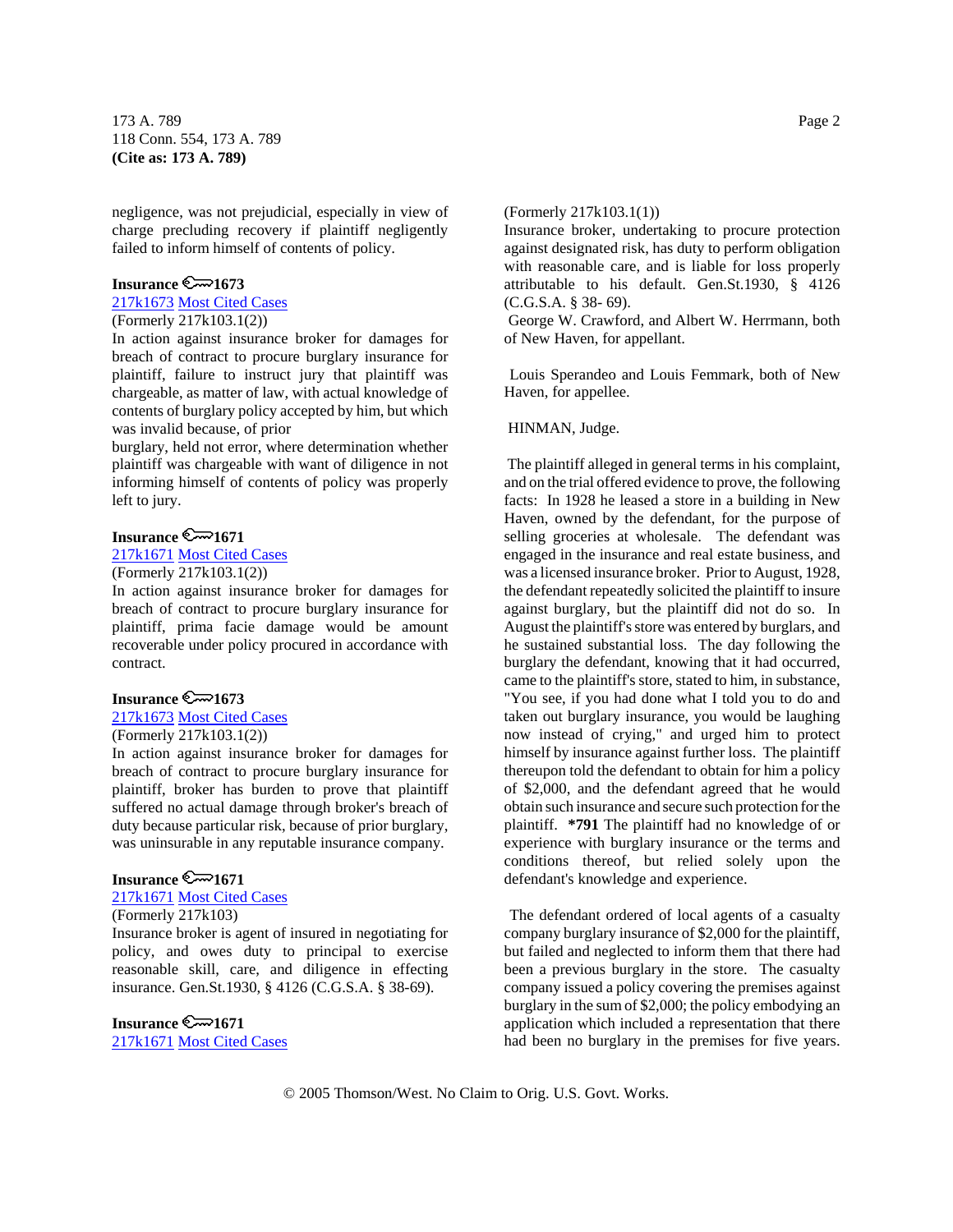### 173 A. 789 Page 3 118 Conn. 554, 173 A. 789 **(Cite as: 173 A. 789)**

The defendant brought the policy to the plaintiff, who paid the premium by his check to the company, and the defendant received his usual share of this premium. When the defendant brought the policy to the plaintiff's store he told him, in substance, that he was now covered against loss from burglary, and the plaintiff, relying on this assurance and on previous statements to him by the defendant as to his ability to get proper insurance and his knowledge of the insurance business, did not read the policy or the application, but placed the same in a safe, believing that the policy was valid and protected him against loss.

 In December, 1928, another burglary occurred in the plaintiff's premises whereby he sustained a loss. He notified the defendant of the burglary and the latter told him he was protected by the policy and on a number of occasions afterward assured him that the loss would be paid. After some time the insurance company refused to pay the loss and the plaintiff brought a suit against the insurer, which defended, and a verdict in its favor was directed, on the ground of a breach of warranty or representation that the plaintiff had sustained no previous loss by burglary within five years.

 The defendant, in the present action, pleaded a general denial, also a special defense alleging in substance that the defendant merely informed the local agents that the plaintiff desired burglary insurance and made no statements or representations to them or the insurer, but that the answers to the questions in the application were made by the plaintiff. He offered evidence that he at no time previous to the issuance of the policy talked with the plaintiff concerning the procurement of it, and had no knowledge of any previous burglary in the plaintiff's store, and had no part in furnishing or procuring the information pertaining thereto; that he made no promises or agreements to procure for the plaintiff insurance against a burglary or to do anything in connection therewith except, as broker, to bring the plaintiff and the insurance agents together; also, that at the time of the delivery of the policy to the plaintiff no statements or representations were made to him by the defendant concerning the terms and conditions.

 [1][2][3][4] The jury rendered a verdict for the plaintiff, a motion to set it aside was denied, and the

defendant on this appeal assigns error in the denial of that motion and in the charge. These assignments involve, in several aspects, the duties and liabilities of an insurance broker. By our statutes "insurance broker" is defined to mean any person who "for compensation, shall act or aid in any manner in negotiating" contracts of insurance, "or in placing risks or soliciting or effecting insurance as agent for a person other than himself, and not as an officer, traveling salaried employee or duly licensed agent of an insurance company or as an insurance solicitor employed by a duly licensed agent". General Statutes, § 4126. This definition is sufficient to our present purposes. Such broker acts as middleman between the insured and the insurer. Having secured an order, he places the insurance, in the absence of a selection by the insured, with the company selected by the broker. 2 Couch, Cyclopedia Ins. Law, § 452; 9 C. J. p. 509. He is the agent of the insured in negotiating for the policy. Mishiloff v. American Central Ins. Co., 102 Conn. 370, 379, 128 A. 33. As such he owes a duty to his principal to exercise reasonable skill, care, and diligence in effecting the insurance, and any negligence or other breach of duty on his part which defeats the insurance which he undertakes to secure will render him liable to his principal for the resulting loss. 2 Couch, § 481; 32 C. J. p. 1088. Where he undertakes to procure a policy affording protection against a designated risk, the law imposes upon him an obligation to perform with reasonable care the duty he has assumed, and he may be held liable for loss properly attributable to his default. The principal may sue either for breach of the contract or in tort for breach of duty imposed by it. Elam v. Smithdeal Realty & Ins. Co., 182 N. C. 599, 602, 109 S. E. 632, 18 A. L. R. 1210, and cases cited in note 18 A. L. R. page 1214.

 [5] Asserting that, upon the facts set up in the complaint, the plaintiff could have sought recovery either for breach of contract to procure effective insurance or in tort for negligence in performing the duties imposed **\*792** thereby, the appellant contends that the trial court should have given the jury separate instructions appropriate to each of these alternative causes of action. There would be merit in this claim if the complaint had been so framed as to signify dependence on both contract and tort and the case had

© 2005 Thomson/West. No Claim to Orig. U.S. Govt. Works.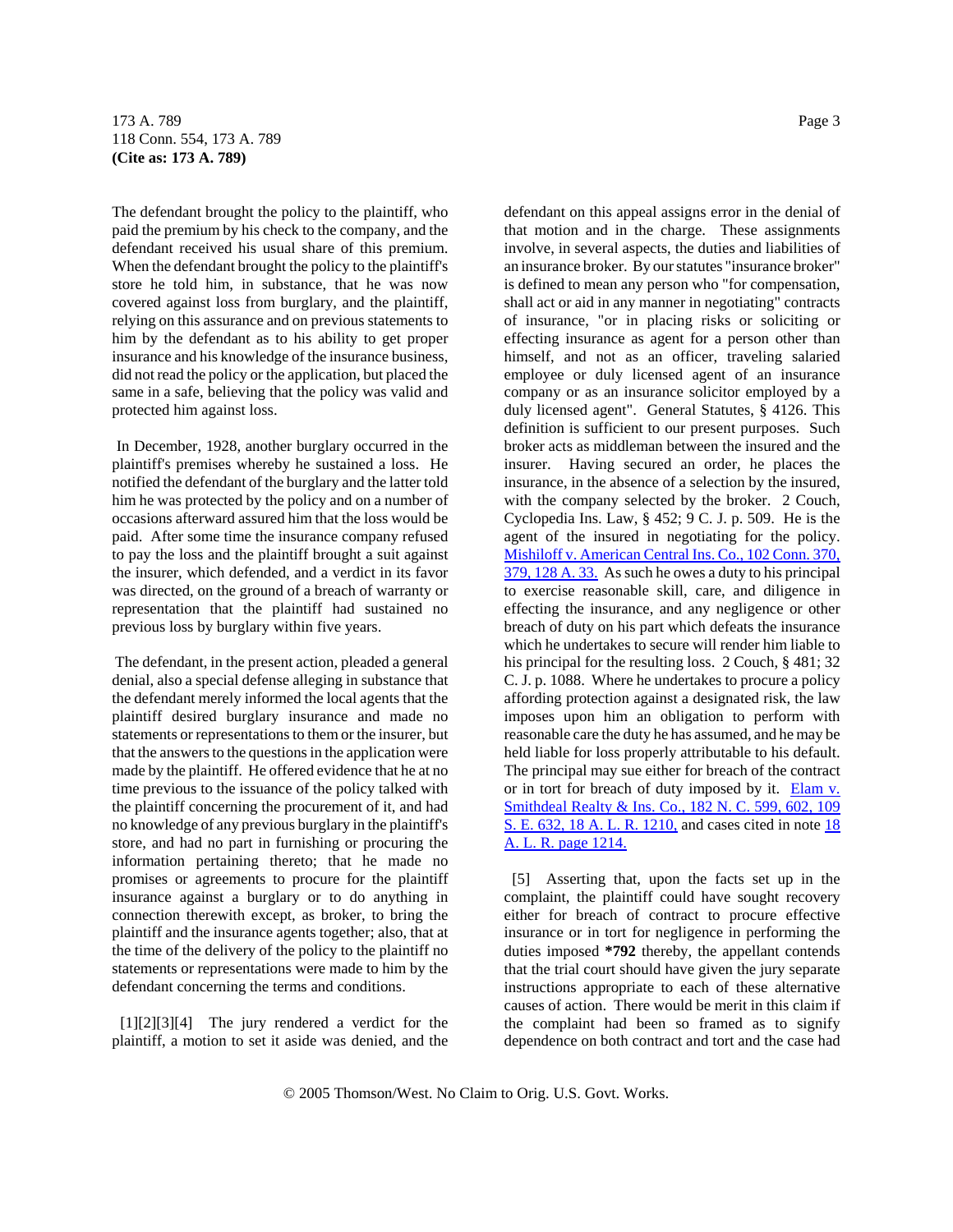173 A. 789 Page 4 118 Conn. 554, 173 A. 789 **(Cite as: 173 A. 789)**

been tried and submitted to the jury on both of these causes of action, but this was not the case. While it is possible that the averments of the complaint were sufficiently general to admit of a claim for recovery on the ground of negligence, they are specially and significantly adapted to a claim of breach of contract to procure a policy which would protect the plaintiff against loss by burglary. The finding, by which the charge must be tested, shows that the evidence and claims of proof were addressed to that cause of action, and this is confirmed by the evidence, which we have been required to examine under the assignment directed against the verdict. Also, it is plain that the case was submitted to the jury upon that theory only, and not, in addition, in tort for negligence. The charge states the claims of the plaintiff to be: "That the defendant, as a broker and as his agent, contracted with or undertook to procure him a policy of insurance which would protect him against loss from burglary, and that in carrying out this contract the defendant gave false information and failed to give correct information as to the prior burglary which it was his duty to give under his undertaking to procure the policy, and that, as a result, the defendant did not do that which he had contracted to do, and therefore breached his agreement to cause the plaintiff to be insured against loss". The charge as a whole manifestly related to the cause of action so indicated, and is barren of instruction inapplicable thereto, and germane only to a claim in tort founded on negligence.

 [6] The appellant's claim of prejudice because of nonsubmission of the tort theory is based upon the principles that while in an action for breach of agreement by a broker to procure insurance, negligence of the plaintiff contributing to the injury sustained by him does not defeat the action but is merely to be considered on the question of damages, in an action founded on tort contributory negligence would have the effect of defeating the action. Elam v. Smithdeal Realty & Ins. Co., supra, page 604 of 182 N. C., 109 S. E. 632; 7 Couch, § 1869. In the present case, the respect in which plaintiff is claimed to have been negligent is in his failure to inform himself as to the contents of the policy, including the misstatements as to prior burglary. It is significant of the scope of the case as tried that the only charge requested by the defendant on this point

was to the effect that by such failure the plaintiff is estopped from complaining of, and is to be deemed to have ratified and confirmed, the acts of the defendant in procuring the policy in the form in which it was issued. It is decisive of the appellant's claim of prejudice that the court charged that if the jury found that the plaintiff did neglect his duty in informing himself of the contents of the policy he would be precluded thereby from recovery. The effect so accorded to negligence of the plaintiff, if found, was greater than attached to it in an action for breach of the contract and all that could accrue therefrom in an action founded on tort.

 [7][8][9] Error is assigned in failing to instruct the jury that the plaintiff was chargeable, as a matter of law, with actual knowledge of the contents of the policy accepted by him. The general rule is that where a person of mature years, and who can read and write, signs or accepts a formal written contract affecting his pecuniary interests, it is his duty to read it, and notice of its contents will be imputed to him if he negligently fails to do so; but this rule is subject to qualifications, including intervention of fraud or artifice, or mistake not due to negligence, and applies only if nothing has been said or done to mislead the person sought to be charged or to put a man of reasonable business prudence off his guard in the matter. Elam v. Smithdeal Realty & Ins. Co., supra, page 603 of 182 N. C., 109 S. E. 632; Kornblau v. McDermant, 90 Conn. 642, 629, 98 A. 587; Fidelity & Casualty Co. v. Palmer, 91 Conn. 410, 416, 99 A. 1052; Back v. People's National Fire Ins. Co., 97 Conn. 336, 343, 116 A. 603; West v. Suda, 69 Conn. 60, 36 A. 1015; Floars v. AEtna Life Ins. Co., 144 N. C. 232, 56 S. E. 915, 11 L. R. R. (N. S.) 357; Bostwick v. Mutual Life Ins. Co., 116 Wis. 302, 89 N. W. 538, 92 N. W. 246, 67 L. R. A. 705. In Fries-Breslin Co. v. Bergen (C. C. A.) 176 F. 76, on which the appellant depends, it appears that the defendant brokers merely brought the insured and the insurer into contractual relations, without knowledge of chattel mortgages on the property, and it was held that it did not devolve upon them to inform the plaintiff as to stipulations and conditions included in the policy. It was pointed out, however (page 79 of 176 F.), that if the defendants knew of the chattel mortgages which violated the conditions, and "in the fact of this knowledge" secured new policies containing the